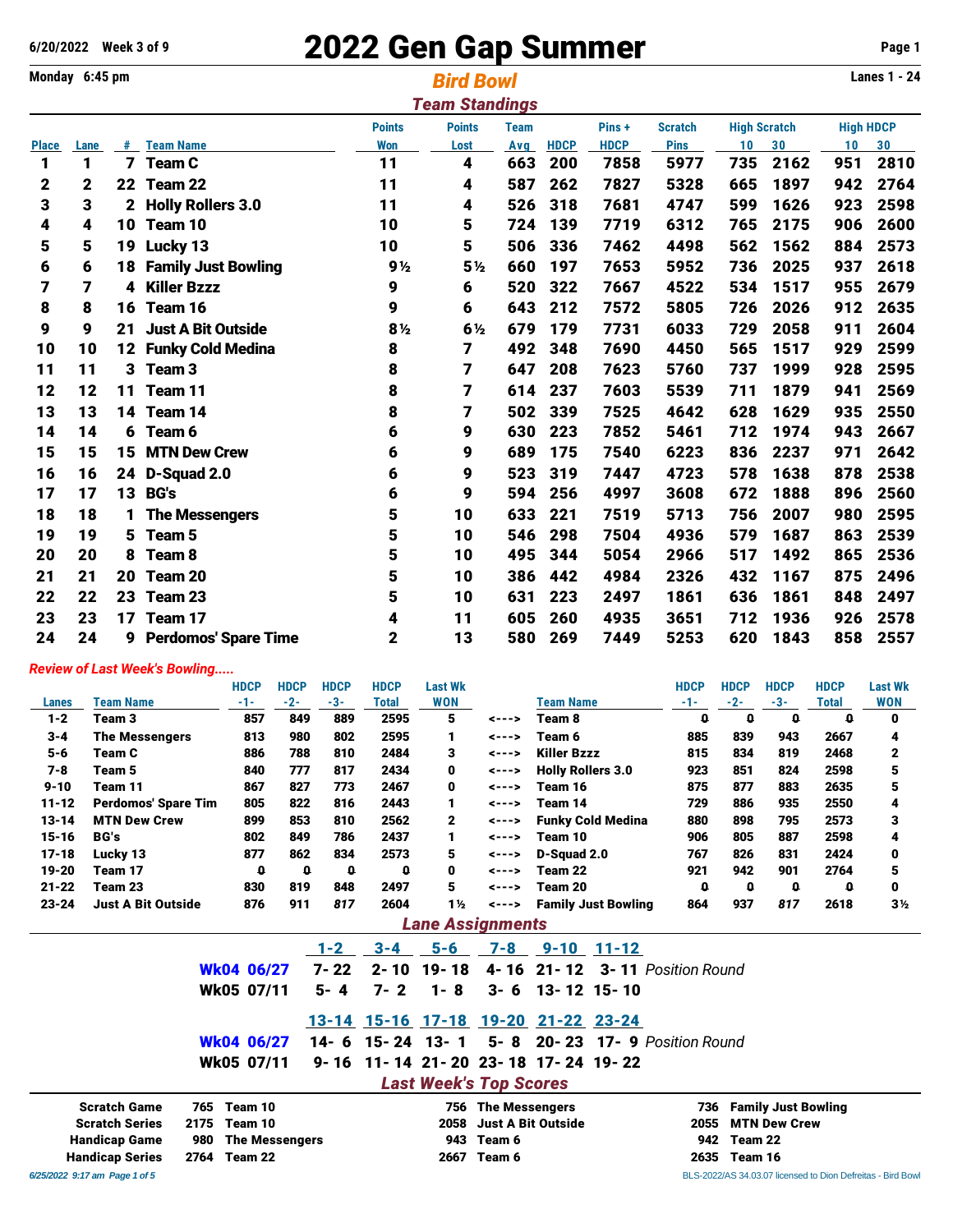|--|

| Men          | <b>Scratch Game</b>            | <b>Richard Cheney</b><br>258                                                                             |      | <b>Connor Pipho</b><br>255      | <b>Bryan Howard</b><br>253      |
|--------------|--------------------------------|----------------------------------------------------------------------------------------------------------|------|---------------------------------|---------------------------------|
|              | <b>Scratch Series</b>          | <b>Bryan Howard</b><br>729                                                                               |      | <b>Shane Nevers</b><br>686      | <b>Kevin Shearin</b><br>674     |
| Women        | <b>Scratch Game</b>            | <b>Erin Salinetro</b><br>246                                                                             |      | <b>Maggie Estevez</b><br>225    | <b>Emilia Nodarse</b><br>202    |
|              | <b>Scratch Series</b>          | <b>Erin Salinetro</b><br>596                                                                             |      | <b>Maggie Estevez</b><br>541    | <b>Melissa Booher</b><br>497    |
| <b>Boys</b>  | <b>Scratch Game</b>            | <b>Alejandro Johnson</b><br>256                                                                          |      | <b>Christian Farfan</b><br>249  | <b>Zachary Rodriguez</b><br>223 |
|              | <b>Scratch Series</b>          | <b>Christian Farfan</b><br>655                                                                           |      | Alejandro Johnson<br>614        | 575<br><b>Daniel Rodriguez</b>  |
| Girls        | <b>Scratch Game</b>            | <b>Emma Cheney</b><br>173                                                                                |      | 136 Avery Kelly                 | <b>Brooke Booher</b><br>126     |
|              |                                |                                                                                                          |      |                                 | <b>Emelie Diaz</b><br>126       |
|              | <b>Scratch Series</b>          | <b>Emma Cheney</b><br>472                                                                                |      | <b>Avery Kelly</b><br>357       | Natalia Findeisen<br>345        |
|              |                                |                                                                                                          |      | <b>Season High Scores</b>       |                                 |
|              | <b>Scratch Game</b><br>836     | <b>MTN Dew Crew</b>                                                                                      |      | 765 Team 10                     | <b>The Messengers</b><br>756    |
|              | <b>Scratch Series</b><br>2237  | <b>MTN Dew Crew</b>                                                                                      | 2175 | Team 10                         | 2162<br><b>Team C</b>           |
|              | <b>Handicap Game</b><br>980    | <b>The Messengers</b>                                                                                    | 971  | <b>MTN Dew Crew</b>             | 955<br><b>Killer Bzzz</b>       |
|              | 2810<br><b>Handicap Series</b> | <b>Team C</b>                                                                                            | 2764 | Team 22                         | <b>Killer Bzzz</b><br>2679      |
|              |                                | Bowlers must have a minimum of 12 games (before bowling) to be listed for high handicap game and series. |      |                                 |                                 |
| Men          | <b>Scratch Game</b>            | <b>Richard Cheney</b><br>269                                                                             |      | <b>Connor Pipho</b><br>266      | <b>Rvan Toffoli</b><br>258      |
|              |                                |                                                                                                          |      | 258<br><b>Jorge Ferrer</b>      | <b>Shane Nevers</b><br>258      |
|              | <b>Scratch Series</b>          | <b>Richard Cheney</b><br>761                                                                             |      | <b>Ryan Toffoli</b><br>751      | <b>Bryan Howard</b><br>729      |
| <b>Women</b> | <b>Scratch Game</b>            | <b>Melissa Booher</b><br>279                                                                             |      | <b>Erin Salinetro</b><br>254    | 225<br><b>Maggie Estevez</b>    |
|              | <b>Scratch Series</b>          | <b>Melissa Booher</b><br>727                                                                             |      | <b>Erin Salinetro</b><br>668    | 585<br><b>Maggie Estevez</b>    |
| <b>Boys</b>  | <b>Scratch Game</b>            | <b>Christian Farfan</b><br>279                                                                           |      | <b>Alejandro Johnson</b><br>256 | <b>Zachary Rodriguez</b><br>235 |
|              | <b>Scratch Series</b>          | <b>Christian Farfan</b><br>655                                                                           |      | <b>Zachary Rodriguez</b><br>623 | <b>Alejandro Johnson</b><br>614 |
| Girls        | <b>Scratch Game</b>            | <b>Emma Cheney</b><br>180                                                                                |      | <b>Avery Kelly</b><br>179       | Leilani Chan<br>177             |
|              | <b>Scratch Series</b>          | <b>Emma Cheney</b><br>505                                                                                |      | Leilani Chan<br>460             | <b>Natalia Findeisen</b><br>421 |
|              |                                |                                                                                                          |      |                                 |                                 |

## *Individual High Averages*

## *Bowlers must have a minimum of 12 games before they will be listed for high average recognition.*

*Team Rosters*

|                 | <b>Bowling</b>        |                          |                 |     |                 |   | <b>To Raise</b> | <b>To Drop</b> |       |       |       |              | <b>HDCP</b>  |  |
|-----------------|-----------------------|--------------------------|-----------------|-----|-----------------|---|-----------------|----------------|-------|-------|-------|--------------|--------------|--|
| ID#             | <b>Hand</b>           | <b>Name</b>              | <b>Avg HDCP</b> |     | <b>Pins Gms</b> |   | $Avg +1$        | $Avg -1$       | $-1-$ | $-2-$ | $-3-$ | <b>Total</b> | <b>Total</b> |  |
|                 | 1 - The Messengers    |                          |                 |     |                 |   |                 |                |       |       |       |              |              |  |
| 5               |                       | <b>Julian Hernandez</b>  | 165             | 49  | 1487            | 9 | 505             | 492            | 176   | 206   | 121   | 503          | 653          |  |
| 12              |                       | <b>Zachary Rodriguez</b> | 190             | 27  | 1714            | 9 | 578             | 565            | 148   | 223   | 192   | 563          | 641          |  |
| 11              |                       | <b>Dina Batres</b>       | 97              | 110 | 877             | 9 | 299             | 286            | 107   | 102   | 107   | 316          | 658          |  |
| 6               |                       | <b>Maggie Estevez</b>    | 181             | 35  | 1635            | 9 | 549             | 536            | 158   | 225   | 158   | 541          | 643          |  |
|                 | 2 - Holly Rollers 3.0 |                          |                 |     |                 |   |                 |                |       |       |       |              |              |  |
| 25              |                       | <b>Anthony Fermano</b>   | 121             | 89  | 1091            | 9 | 373             | 360            | 182   | 98    | 113   | 393          | 672          |  |
| 93              |                       | <b>Andrew Menendez</b>   | 91              | 116 | 821             | 9 | 283             | 270            | 100   | 85    | 90    | 275          | 623          |  |
| 28              |                       | <b>Roy Hevia</b>         | 140             | 72  | 1262            | 9 | 430             | 417            | 137   | 131   | 140   | 408          | 618          |  |
| 20              |                       | <b>Nick Erviti</b>       | 174             | 41  | 1573            | 9 | 527             | 514            | 180   | 213   | 157   | 550          | 685          |  |
| 3 - Team 3      |                       |                          |                 |     |                 |   |                 |                |       |       |       |              |              |  |
| 94              |                       | <b>Alfonso Uzcalegui</b> | 141             | 71  | 1270            | 9 | 434             | 421            | 128   | 135   | 174   | 437          | 656          |  |
| 95              |                       | Duglas Uzcalegui         | 165             | 49  | 1489            | 9 | 503             | 490            | 173   | 147   | 162   | 482          | 623          |  |
| 100             |                       | Luis Uzcategui           | 168             | 46  | 1012            | 6 | 509             | 499            | 179   | 145   | 163   | 487          | 607          |  |
| 104             |                       | <b>Carlos Gonzalez</b>   | 173             | 42  | 1565            | 9 | 523             | 510            | 169   | 214   | 182   | 565          | 709          |  |
| 4 - Killer Bzzz |                       |                          |                 |     |                 |   |                 |                |       |       |       |              |              |  |
| 36              |                       | <b>Brooke Booher</b>     | 94              | 113 | 854             | 9 | 286             | 273            | 85    | 126   | 99    | 310          | 661          |  |
| 40              |                       | <b>Hudson Booher</b>     | 82              | 124 | 574             | 7 | 256             | 245            | 72    | 98    | 94    | 264          | 648          |  |
| 38              |                       | <b>Blake Booher</b>      | 149             | 63  | 1193            | 8 | 457             | 445            | 165   | 134   | 147   | 446          | 635          |  |
| 39              |                       | <b>Melissa Booher</b>    | 195             | 22  | 1762            | 9 | 590             | 577            | 176   | 159   | 162   | 497          | 524          |  |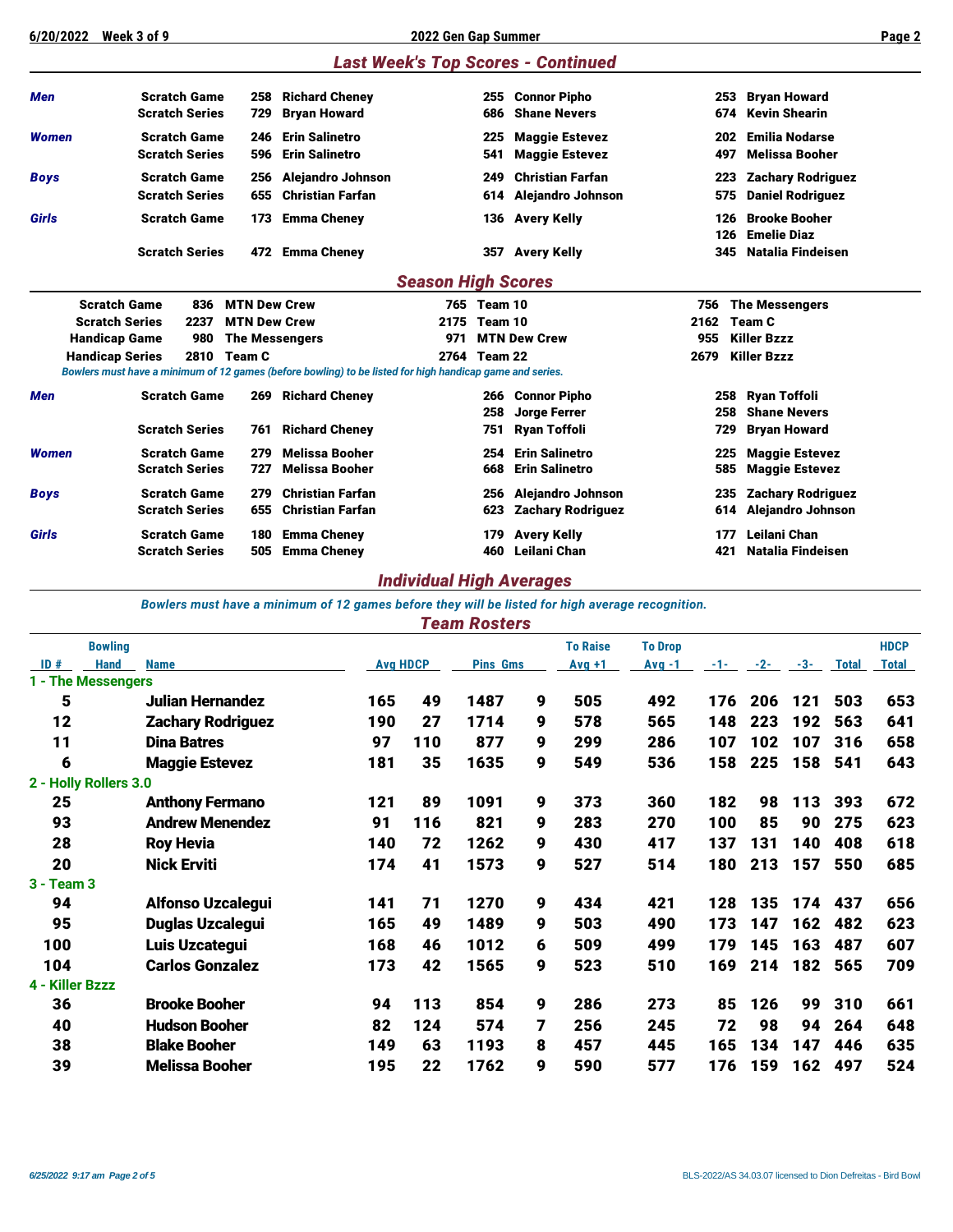| Week 3 of 9<br>6/20/2022 |                              |                 | 2022 Gen Gap Summer |                 |   |                 |                |                |             |                 |              |              |
|--------------------------|------------------------------|-----------------|---------------------|-----------------|---|-----------------|----------------|----------------|-------------|-----------------|--------------|--------------|
| <b>Bowling</b>           |                              |                 |                     |                 |   | <b>To Raise</b> | <b>To Drop</b> |                |             |                 |              | <b>HDCP</b>  |
| ID#<br><b>Hand</b>       | <b>Name</b>                  | <b>Avg HDCP</b> |                     | <b>Pins Gms</b> |   | $Avg +1$        | $Avg -1$       | $-1-$          | $-2-$       | $-3-$           | Total        | <b>Total</b> |
| 5 - Team 5               |                              |                 |                     |                 |   |                 |                |                |             |                 |              |              |
| 105                      | <b>Avery Kelly</b>           | 119             | 90                  | 1079            | 9 | 361             | 348            | 136            | 99          | 122             | 357          | 627          |
| 106                      | <b>Paige Kelly</b>           | 138             | 73                  | 1248            | 9 | 420             | 407            | 136            | 134         | 136             | 406          | 622          |
| 107                      | <b>Susan Chapman</b>         | 134             | 77                  | 1207            | 9 | 413             | 400            | 147            | 133         | 138             | 418          | 658          |
| 108                      | <b>Matt Leone</b>            | 155             | 58                  | 1402            | 9 | 470             | 457            | 133            | 123         | 133             | 389          | 527          |
| 6 - Team 6               |                              |                 |                     |                 |   |                 |                |                |             |                 |              |              |
| 109                      | <b>Isabel Lopez</b>          | 147             | 65                  | 1327            | 9 | 449             | 436            | 199            | 130         | 162             | 491          | 707          |
| 110                      | <b>Denier Rodriguez</b>      | 162             | 52                  | 1465            | 9 | 491             | 478            | 150            | 178         | 164             | 492          | 648          |
| 49                       | <b>Isaiah Lacayo</b>         | 125             | 85                  | 1128            | 9 | 384             | 371            | 102            | 139         | 175             | 416          | 689          |
| 102                      | <b>Daniel Rodriguez</b>      | 196             | 21                  | 1181            | 6 | 592             | 582            | 203            | 161         | 211             | 575          | 623          |
| 7 - Team C               |                              |                 |                     |                 |   |                 |                |                |             |                 |              |              |
| 53                       | <b>Leilani Chan</b>          | 138             | 73                  | 1242            | 9 | 426             | 413            | 117            | 104         | 120             | 341          | 530          |
| 7                        | <b>Nicholas Chan</b>         | 139             | 72                  | 1252            | 9 | 428             | 415            | 150            | 147         | 153             | 450          | 684          |
| 15                       | <b>Emma Cheney</b>           | 158             | 55                  | 1428            | 9 | 480             | 467            | 166            | 173         | 133             | 472          | 634          |
| 13                       | <b>Richard Cheney</b>        | 228             | 0                   | 2055            | 9 | 693             | 680            | 258            | 169         | 209             | 636          | 636          |
| 8 - Team 8               |                              |                 |                     |                 |   |                 |                |                |             |                 |              |              |
| 55                       | <b>Giordano Perez-Guzman</b> | 78              | 127                 | 468             | 6 | 243             | 233            | a68            | a68         | a68             | 204          | 585          |
| 57                       | <b>Amy Wilson</b>            | 118             | 91                  | 710             | 6 | 361             | 351            | a108 a108 a108 |             |                 | 324          | 597          |
| 111                      | <b>Pablo Garcia</b>          | 133             | 78                  | 1199            | 9 | 409             | 396            |                | 134 112 161 |                 | 407          | 644          |
| 56                       | <b>Lauren Perez-Guzman</b>   | 166             | 48                  | 996             | 6 | 507             | 497            |                |             |                 | $\mathbf{0}$ | $\mathbf 0$  |
| 9 - Perdomos' Spare Time |                              |                 |                     |                 |   |                 |                |                |             |                 |              |              |
| 62                       | <b>Iviece Perdomo</b>        | 153             | 60                  | 1382            | 9 | 466             | 453            | 155            | 150         | 136             | 441          | 612          |
| 59                       | <b>Achilleus Perdomo</b>     | 112             | 97                  | 1013            | 9 | 343             | 330            | 103            | 109         | 117             | 329          | 614          |
| 60                       | <b>Lexander Perdomo</b>      | 143             | 69                  | 1293            | 9 | 435             | 422            | 137            | 161         | 130             | 428          | 632          |
| 63                       | <b>Michael Perdomo</b>       | 172             | 43                  | 1381            | 8 | 522             | 510            | 154            | 146         |                 | 177 477      | 585          |
| 10 - Team 10             |                              |                 |                     |                 |   |                 |                |                |             |                 |              |              |
| 71                       | <b>Alejandro Johnson</b>     | 194             | 23                  | 1167            | 6 | 588             | 578            | 256            | 179         | 179             | 614          | 710          |
| 64                       | <b>Chris Ferrer</b>          | 174             | 41                  | 1568            | 9 | 532             | 519            | 152            | 114         | 172             | 438          | 522          |
| 65                       | <b>Sarah Ferrer</b>          | 144             | 68                  | 1304            | 9 | 436             | 423            | 160            | 158         | 148             | 466          | 682          |
| 66                       | <b>Jorge Ferrer</b>          | 212             | 7                   | 1913            | 9 | 643             | 630            | 197            | 213         | 247             | 657          | 684          |
| 11 - Team 11             |                              |                 |                     |                 |   |                 |                |                |             |                 |              |              |
| 67                       | <b>Braylen Gonzalez</b>      | 107             | 101                 | 969             | 9 | 327             | 314            | 93             | 139         |                 | 103 335      | 644          |
| 68                       | <b>Theresa Hilson</b>        | 157             | 56                  | 1415            | 9 | 481             | 468            | 141            | 128         |                 | 134 403      | 541          |
| 23                       | <b>Tyler Salinetro</b>       | 146             | 66                  | 1316            | 9 | 448             | 435            | 159            | 157         | 133             | 449          | 653          |
| 24                       | <b>Erin Salinetro</b>        | 204             | 14                  | 1839            | 9 | 621             | 608            | 246            | 175         |                 | 175 596      | 629          |
| 12 - Funky Cold Medina   |                              |                 |                     |                 |   |                 |                |                |             |                 |              |              |
| 112                      | <b>Heather Medina</b>        | 72              | 133                 | 652             | 9 | 224             | 211            | 133            | 69          | 56              | 258          | 675          |
| 113                      | <b>Aiden Medina</b>          | 125             | 85                  | 1131            | 9 | 381             | 368            | 119            | 110         | 105             | 334          | 571          |
| 98                       | <b>Luis Lora</b>             | 145             | 67                  | 1312            | 9 | 440             | 427            | 124            | 178         | 146             | 448          | 652          |
| 114                      | <b>Alex Medina</b>           | 150             | 63                  | 1355            | 9 | 457             | 444            | 152            |             | 189 136 477     |              | 675          |
| 13 - BG's                |                              |                 |                     |                 |   |                 |                |                |             |                 |              |              |
| 33                       | <b>Grayson Albarran</b>      | 140             | 72                  | 842             | 6 | 427             | 417            | 124            | 157         | 126             | 407          | 608          |
| 115                      | <b>Mike Albarran</b>         | 122             | 88                  | 734             | 6 | 373             | 363            | 131            | 127         | 98              | 356          | 608          |
| 35                       | <b>Diana Albarran</b>        | 133             | 78                  | 799             | 6 | 407             | 397            | 105            | 140         | 138             | 383          | 602          |
| 146                      | <b>Jim Porter</b>            | 199             | 18                  | 1794            | 9 | 606             | 593            | 203            | 186         | 185 574         |              | 619          |
| 14 - Team 14             |                              |                 |                     |                 |   |                 |                |                |             |                 |              |              |
| 116                      | <b>Remy Elijah Dou</b>       | 162             | 52                  | 1462            | 9 | 494             | 481            |                |             | 122 202 212 536 |              | 713          |
| 117                      | <b>Jeannette Dou</b>         | 114             | 95                  | 1028            | 9 | 352             | 339            | 104            |             | 121 124 349     |              | 637          |
| 118                      | <b>Rolando Coto</b>          | 112             | 97                  | 677             |   |                 |                |                |             |                 |              |              |
|                          |                              |                 |                     |                 | 6 | 340             | 330            |                |             |                 | 0            | $\mathbf 0$  |
| 119                      | <b>Remy Dou</b>              | 114             | 95                  | 1027            | 9 | 353             | 340            |                | 92 106      |                 | 98 296       | 563          |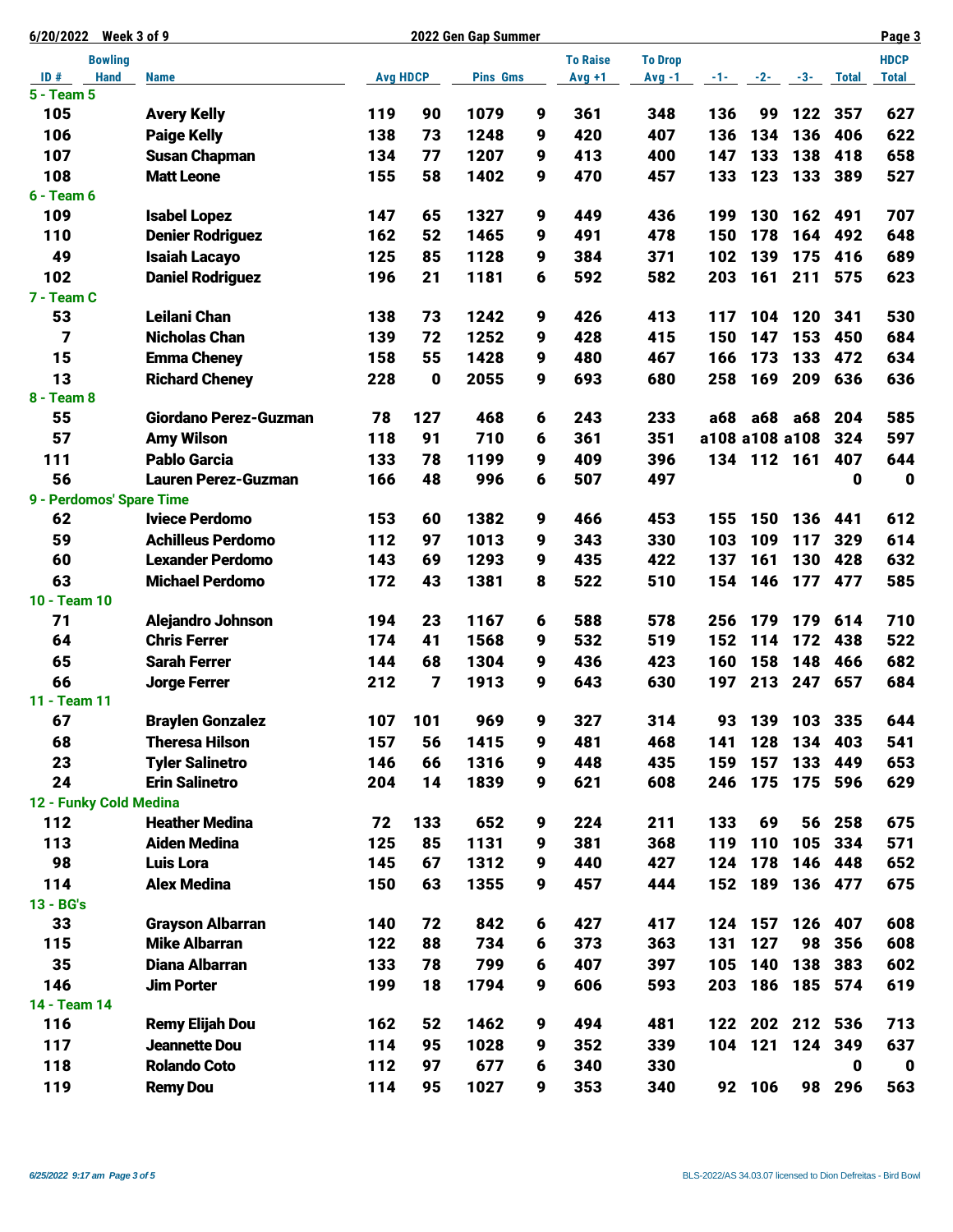| <b>Bowling</b><br><b>To Raise</b><br><b>HDCP</b><br><b>To Drop</b><br>ID#<br><b>Hand</b><br><b>Name</b><br><b>Avg HDCP</b><br><b>Pins Gms</b><br><b>Total</b><br>$Avg +1$<br>$Avg -1$<br>$-1 - 1$<br>$-2-$<br><b>Total</b><br>$-3-$<br>15 - MTN Dew Crew<br>129<br>823<br>281<br>268<br>113<br>257<br>596<br><b>Jayden Nevers</b><br>91<br>116<br>9<br>78<br>66<br>14<br>505<br>563<br><b>Steve Pipho</b><br>171<br>44<br>1546<br>518<br>157<br>136<br>165<br>458<br>9<br>681<br>686<br>130<br><b>Shane Nevers</b><br>224<br>0<br>2019<br>668<br>236<br>215<br>235<br>686<br>9<br>255<br>717<br>16<br><b>Connor Pipho</b><br>203<br>15<br>1835<br>9<br>613<br>600<br>224<br>175<br>654<br>16 - Team 16<br>120<br><b>Caroline Findeisen</b><br>140<br>72<br>1267<br>412<br>378<br>570<br>9<br>425<br>138<br>110<br>130<br>87<br>373<br>360<br>103<br>345<br>591<br>121<br><b>Natalia Findeisen</b><br>123<br>1115<br>125<br>117<br>9<br>517<br>679<br>45<br><b>Brannan Howard</b><br>169<br>45<br>1523<br>504<br>186<br>172<br>174<br>532<br>9<br>795<br>47<br>644<br>211<br>8<br>1900<br>9<br>631<br>231<br>253<br>245<br>729<br><b>Bryan Howard</b><br>17 - Team 17<br>612<br>9<br>165<br>49<br>499<br><b>Angie Toffoli</b><br>995<br>6<br>489<br>a155 a155 a155<br>465<br>594<br>124<br><b>Leanne Toffoli</b><br>107<br>101<br>537<br>327<br>318<br>291<br>5<br>a97<br>a97<br>a97<br>97<br>591<br>125<br><b>Steve Toffoli</b><br>110<br>485<br>5<br>299<br>290<br>a87<br>a87<br>a87<br>261<br>10<br>678<br><b>Ryan Toffoli</b><br>236<br>0<br>1421<br>712<br>702<br>a226 a226 a226<br>6<br>678<br>18 - Family Just Bowling<br>81<br><b>Francisco Nodarse Jr</b><br>161<br>53<br>1455<br>489<br>476<br>628<br>9<br>151<br>148<br>176<br>475<br>638<br>84<br><b>Emilia Nodarse</b><br>165<br>49<br>1485<br>507<br>494<br>170<br>202<br>119<br>491<br>9<br>684<br>83<br><b>Shelly Nodarse</b><br>134<br>77<br>1208<br>412<br>399<br>155<br>166<br>117<br>438<br>9<br>85<br>187<br>668<br><b>Frank Nodarse</b><br>200<br>18<br>1804<br>9<br>608<br>595<br>220<br>204<br>611<br>19 - Lucky 13<br>88<br><b>Alex Padilla</b><br>122<br>1099<br>377<br>364<br>344<br>599<br>126<br>9<br>103<br>120<br>121<br>402<br>389<br>701<br>127<br><b>Andrew Padilla</b><br>130<br>81<br>1170<br>188<br>143<br>437<br>9<br>106<br>152<br>131<br><b>Alec Padilla</b><br>141<br>71<br>1272<br>432<br>419<br>139<br>160<br>451<br>676<br>9<br>133<br>96<br>597<br><b>Aiden Acevedo</b><br>113<br>339<br>3<br>345<br>338<br>a103 a103 a103<br>309<br>20 - Team 20<br>8<br>99<br>108<br>598<br>302<br>292<br>591<br>Jayden Jesurum-Miranda<br>6<br>a89<br>a89<br>a89<br>267<br>17<br>Justin Jesurum-Miranda<br>79<br>126<br>474<br>246<br>236<br>a69<br>a69<br>585<br>a69<br>207<br>6<br>594<br>19<br>100<br>328<br>318<br>a98<br>294<br>Jackie Jesurum-Miranda<br>108<br>653<br>a98<br>a98<br>6<br>100<br>108<br>308<br>a90<br>a90<br>a90<br>270<br>594<br>21<br>Jaimy Jesurum-Miranda<br>601<br>6<br>298<br>21 - Just A Bit Outside<br>131<br>80<br>3<br>398<br>391<br>394<br>634<br>27<br>394<br>111<br>128<br>155<br><b>Mary Hough</b><br>29<br><b>Alyssa Sosa</b><br>123<br>87<br>371<br>373<br>632<br>366<br>140<br>117<br>114 371<br>3<br>18<br>216<br>$\mathbf{3}$<br>1947<br>657<br>644<br>236<br>235<br>641<br><b>Brian Hough</b><br>167<br>638<br>9<br>97<br>249 199<br><b>Christian Farfan</b><br>209<br>9<br>1881<br>639<br>626<br>207<br>655<br>697<br>9<br>22 - Team 22<br>30<br><b>Miriam Pons</b><br>100<br>108<br>601<br>308<br>298<br>102<br>97<br>127<br>326<br>674<br>6<br>151<br>136<br>69<br><b>Gillian Pons</b><br>159<br>54<br>1435<br>485<br>472<br>200<br>487<br>652<br>9<br>635<br>48<br><b>Gregory Pons</b><br>136<br>75<br>1227<br>417<br>404<br>142<br>141<br>127<br>9<br>410<br>25<br>803<br>134<br><b>Kevin Shearin</b><br>192<br>1538<br>585<br>573<br>237<br>215 222 674<br>8<br>23 - Team 23<br><b>Eric Viener</b><br>51<br>176<br>39<br>1059<br>534<br>524<br>160<br>557<br>145<br>177<br>482<br>6<br>61<br>153 174 190<br>517<br>646<br><b>Antonio Varona</b><br>172<br>43<br>517<br>521<br>514<br>3<br>v120 v120 v120<br>82<br><b>VACANT</b><br>120<br>90<br>360<br>630<br>0<br>0<br>42<br>163<br>51<br>979<br>6<br>153 149<br><b>Andres Galmez</b><br>497<br>487<br>200<br>664<br>502<br>24 - D-Squad 2.0<br>135<br><b>Emelie Diaz</b><br>106<br>102<br>958<br>126<br>605<br>326<br>313<br>96<br>83<br>305<br>9<br>56<br>137<br><b>Emerio Diaz Sr</b><br>157<br>1417<br>479<br>466<br>116<br>143<br>167<br>426<br>573<br>9<br><b>Emerio Diaz III</b><br>91<br>116<br>112<br>640<br>138<br>827<br>277<br>264<br>74<br>103<br>289<br>9<br>169<br>45<br>1521<br>519<br>139<br><b>Emerio Diaz Jr.</b><br>9<br>506<br>143<br>167 170<br>606<br>480<br><b>Division 1: Enter Div Label</b><br><b>Temporary Substitutes</b> | Week 3 of 9<br>6/20/2022 |  |  | 2022 Gen Gap Summer | Page 4 |  |  |  |  |  |  |
|----------------------------------------------------------------------------------------------------------------------------------------------------------------------------------------------------------------------------------------------------------------------------------------------------------------------------------------------------------------------------------------------------------------------------------------------------------------------------------------------------------------------------------------------------------------------------------------------------------------------------------------------------------------------------------------------------------------------------------------------------------------------------------------------------------------------------------------------------------------------------------------------------------------------------------------------------------------------------------------------------------------------------------------------------------------------------------------------------------------------------------------------------------------------------------------------------------------------------------------------------------------------------------------------------------------------------------------------------------------------------------------------------------------------------------------------------------------------------------------------------------------------------------------------------------------------------------------------------------------------------------------------------------------------------------------------------------------------------------------------------------------------------------------------------------------------------------------------------------------------------------------------------------------------------------------------------------------------------------------------------------------------------------------------------------------------------------------------------------------------------------------------------------------------------------------------------------------------------------------------------------------------------------------------------------------------------------------------------------------------------------------------------------------------------------------------------------------------------------------------------------------------------------------------------------------------------------------------------------------------------------------------------------------------------------------------------------------------------------------------------------------------------------------------------------------------------------------------------------------------------------------------------------------------------------------------------------------------------------------------------------------------------------------------------------------------------------------------------------------------------------------------------------------------------------------------------------------------------------------------------------------------------------------------------------------------------------------------------------------------------------------------------------------------------------------------------------------------------------------------------------------------------------------------------------------------------------------------------------------------------------------------------------------------------------------------------------------------------------------------------------------------------------------------------------------------------------------------------------------------------------------------------------------------------------------------------------------------------------------------------------------------------------------------------------------------------------------------------------------------------------------------------------------------------------------------------------------------------------------------------------------------------------------------------------------------------------------------------------------------------------------------------------------------------------------------------------------------------------------------------------------------------------------------------------------------------------------------------------------------------------------------------------------------------------------------------------------------------------------------------------------------------------------------------------------------------------------|--------------------------|--|--|---------------------|--------|--|--|--|--|--|--|
|                                                                                                                                                                                                                                                                                                                                                                                                                                                                                                                                                                                                                                                                                                                                                                                                                                                                                                                                                                                                                                                                                                                                                                                                                                                                                                                                                                                                                                                                                                                                                                                                                                                                                                                                                                                                                                                                                                                                                                                                                                                                                                                                                                                                                                                                                                                                                                                                                                                                                                                                                                                                                                                                                                                                                                                                                                                                                                                                                                                                                                                                                                                                                                                                                                                                                                                                                                                                                                                                                                                                                                                                                                                                                                                                                                                                                                                                                                                                                                                                                                                                                                                                                                                                                                                                                                                                                                                                                                                                                                                                                                                                                                                                                                                                                                                                                                        |                          |  |  |                     |        |  |  |  |  |  |  |
|                                                                                                                                                                                                                                                                                                                                                                                                                                                                                                                                                                                                                                                                                                                                                                                                                                                                                                                                                                                                                                                                                                                                                                                                                                                                                                                                                                                                                                                                                                                                                                                                                                                                                                                                                                                                                                                                                                                                                                                                                                                                                                                                                                                                                                                                                                                                                                                                                                                                                                                                                                                                                                                                                                                                                                                                                                                                                                                                                                                                                                                                                                                                                                                                                                                                                                                                                                                                                                                                                                                                                                                                                                                                                                                                                                                                                                                                                                                                                                                                                                                                                                                                                                                                                                                                                                                                                                                                                                                                                                                                                                                                                                                                                                                                                                                                                                        |                          |  |  |                     |        |  |  |  |  |  |  |
|                                                                                                                                                                                                                                                                                                                                                                                                                                                                                                                                                                                                                                                                                                                                                                                                                                                                                                                                                                                                                                                                                                                                                                                                                                                                                                                                                                                                                                                                                                                                                                                                                                                                                                                                                                                                                                                                                                                                                                                                                                                                                                                                                                                                                                                                                                                                                                                                                                                                                                                                                                                                                                                                                                                                                                                                                                                                                                                                                                                                                                                                                                                                                                                                                                                                                                                                                                                                                                                                                                                                                                                                                                                                                                                                                                                                                                                                                                                                                                                                                                                                                                                                                                                                                                                                                                                                                                                                                                                                                                                                                                                                                                                                                                                                                                                                                                        |                          |  |  |                     |        |  |  |  |  |  |  |
|                                                                                                                                                                                                                                                                                                                                                                                                                                                                                                                                                                                                                                                                                                                                                                                                                                                                                                                                                                                                                                                                                                                                                                                                                                                                                                                                                                                                                                                                                                                                                                                                                                                                                                                                                                                                                                                                                                                                                                                                                                                                                                                                                                                                                                                                                                                                                                                                                                                                                                                                                                                                                                                                                                                                                                                                                                                                                                                                                                                                                                                                                                                                                                                                                                                                                                                                                                                                                                                                                                                                                                                                                                                                                                                                                                                                                                                                                                                                                                                                                                                                                                                                                                                                                                                                                                                                                                                                                                                                                                                                                                                                                                                                                                                                                                                                                                        |                          |  |  |                     |        |  |  |  |  |  |  |
|                                                                                                                                                                                                                                                                                                                                                                                                                                                                                                                                                                                                                                                                                                                                                                                                                                                                                                                                                                                                                                                                                                                                                                                                                                                                                                                                                                                                                                                                                                                                                                                                                                                                                                                                                                                                                                                                                                                                                                                                                                                                                                                                                                                                                                                                                                                                                                                                                                                                                                                                                                                                                                                                                                                                                                                                                                                                                                                                                                                                                                                                                                                                                                                                                                                                                                                                                                                                                                                                                                                                                                                                                                                                                                                                                                                                                                                                                                                                                                                                                                                                                                                                                                                                                                                                                                                                                                                                                                                                                                                                                                                                                                                                                                                                                                                                                                        |                          |  |  |                     |        |  |  |  |  |  |  |
|                                                                                                                                                                                                                                                                                                                                                                                                                                                                                                                                                                                                                                                                                                                                                                                                                                                                                                                                                                                                                                                                                                                                                                                                                                                                                                                                                                                                                                                                                                                                                                                                                                                                                                                                                                                                                                                                                                                                                                                                                                                                                                                                                                                                                                                                                                                                                                                                                                                                                                                                                                                                                                                                                                                                                                                                                                                                                                                                                                                                                                                                                                                                                                                                                                                                                                                                                                                                                                                                                                                                                                                                                                                                                                                                                                                                                                                                                                                                                                                                                                                                                                                                                                                                                                                                                                                                                                                                                                                                                                                                                                                                                                                                                                                                                                                                                                        |                          |  |  |                     |        |  |  |  |  |  |  |
|                                                                                                                                                                                                                                                                                                                                                                                                                                                                                                                                                                                                                                                                                                                                                                                                                                                                                                                                                                                                                                                                                                                                                                                                                                                                                                                                                                                                                                                                                                                                                                                                                                                                                                                                                                                                                                                                                                                                                                                                                                                                                                                                                                                                                                                                                                                                                                                                                                                                                                                                                                                                                                                                                                                                                                                                                                                                                                                                                                                                                                                                                                                                                                                                                                                                                                                                                                                                                                                                                                                                                                                                                                                                                                                                                                                                                                                                                                                                                                                                                                                                                                                                                                                                                                                                                                                                                                                                                                                                                                                                                                                                                                                                                                                                                                                                                                        |                          |  |  |                     |        |  |  |  |  |  |  |
|                                                                                                                                                                                                                                                                                                                                                                                                                                                                                                                                                                                                                                                                                                                                                                                                                                                                                                                                                                                                                                                                                                                                                                                                                                                                                                                                                                                                                                                                                                                                                                                                                                                                                                                                                                                                                                                                                                                                                                                                                                                                                                                                                                                                                                                                                                                                                                                                                                                                                                                                                                                                                                                                                                                                                                                                                                                                                                                                                                                                                                                                                                                                                                                                                                                                                                                                                                                                                                                                                                                                                                                                                                                                                                                                                                                                                                                                                                                                                                                                                                                                                                                                                                                                                                                                                                                                                                                                                                                                                                                                                                                                                                                                                                                                                                                                                                        |                          |  |  |                     |        |  |  |  |  |  |  |
|                                                                                                                                                                                                                                                                                                                                                                                                                                                                                                                                                                                                                                                                                                                                                                                                                                                                                                                                                                                                                                                                                                                                                                                                                                                                                                                                                                                                                                                                                                                                                                                                                                                                                                                                                                                                                                                                                                                                                                                                                                                                                                                                                                                                                                                                                                                                                                                                                                                                                                                                                                                                                                                                                                                                                                                                                                                                                                                                                                                                                                                                                                                                                                                                                                                                                                                                                                                                                                                                                                                                                                                                                                                                                                                                                                                                                                                                                                                                                                                                                                                                                                                                                                                                                                                                                                                                                                                                                                                                                                                                                                                                                                                                                                                                                                                                                                        |                          |  |  |                     |        |  |  |  |  |  |  |
|                                                                                                                                                                                                                                                                                                                                                                                                                                                                                                                                                                                                                                                                                                                                                                                                                                                                                                                                                                                                                                                                                                                                                                                                                                                                                                                                                                                                                                                                                                                                                                                                                                                                                                                                                                                                                                                                                                                                                                                                                                                                                                                                                                                                                                                                                                                                                                                                                                                                                                                                                                                                                                                                                                                                                                                                                                                                                                                                                                                                                                                                                                                                                                                                                                                                                                                                                                                                                                                                                                                                                                                                                                                                                                                                                                                                                                                                                                                                                                                                                                                                                                                                                                                                                                                                                                                                                                                                                                                                                                                                                                                                                                                                                                                                                                                                                                        |                          |  |  |                     |        |  |  |  |  |  |  |
|                                                                                                                                                                                                                                                                                                                                                                                                                                                                                                                                                                                                                                                                                                                                                                                                                                                                                                                                                                                                                                                                                                                                                                                                                                                                                                                                                                                                                                                                                                                                                                                                                                                                                                                                                                                                                                                                                                                                                                                                                                                                                                                                                                                                                                                                                                                                                                                                                                                                                                                                                                                                                                                                                                                                                                                                                                                                                                                                                                                                                                                                                                                                                                                                                                                                                                                                                                                                                                                                                                                                                                                                                                                                                                                                                                                                                                                                                                                                                                                                                                                                                                                                                                                                                                                                                                                                                                                                                                                                                                                                                                                                                                                                                                                                                                                                                                        |                          |  |  |                     |        |  |  |  |  |  |  |
|                                                                                                                                                                                                                                                                                                                                                                                                                                                                                                                                                                                                                                                                                                                                                                                                                                                                                                                                                                                                                                                                                                                                                                                                                                                                                                                                                                                                                                                                                                                                                                                                                                                                                                                                                                                                                                                                                                                                                                                                                                                                                                                                                                                                                                                                                                                                                                                                                                                                                                                                                                                                                                                                                                                                                                                                                                                                                                                                                                                                                                                                                                                                                                                                                                                                                                                                                                                                                                                                                                                                                                                                                                                                                                                                                                                                                                                                                                                                                                                                                                                                                                                                                                                                                                                                                                                                                                                                                                                                                                                                                                                                                                                                                                                                                                                                                                        |                          |  |  |                     |        |  |  |  |  |  |  |
|                                                                                                                                                                                                                                                                                                                                                                                                                                                                                                                                                                                                                                                                                                                                                                                                                                                                                                                                                                                                                                                                                                                                                                                                                                                                                                                                                                                                                                                                                                                                                                                                                                                                                                                                                                                                                                                                                                                                                                                                                                                                                                                                                                                                                                                                                                                                                                                                                                                                                                                                                                                                                                                                                                                                                                                                                                                                                                                                                                                                                                                                                                                                                                                                                                                                                                                                                                                                                                                                                                                                                                                                                                                                                                                                                                                                                                                                                                                                                                                                                                                                                                                                                                                                                                                                                                                                                                                                                                                                                                                                                                                                                                                                                                                                                                                                                                        |                          |  |  |                     |        |  |  |  |  |  |  |
|                                                                                                                                                                                                                                                                                                                                                                                                                                                                                                                                                                                                                                                                                                                                                                                                                                                                                                                                                                                                                                                                                                                                                                                                                                                                                                                                                                                                                                                                                                                                                                                                                                                                                                                                                                                                                                                                                                                                                                                                                                                                                                                                                                                                                                                                                                                                                                                                                                                                                                                                                                                                                                                                                                                                                                                                                                                                                                                                                                                                                                                                                                                                                                                                                                                                                                                                                                                                                                                                                                                                                                                                                                                                                                                                                                                                                                                                                                                                                                                                                                                                                                                                                                                                                                                                                                                                                                                                                                                                                                                                                                                                                                                                                                                                                                                                                                        |                          |  |  |                     |        |  |  |  |  |  |  |
|                                                                                                                                                                                                                                                                                                                                                                                                                                                                                                                                                                                                                                                                                                                                                                                                                                                                                                                                                                                                                                                                                                                                                                                                                                                                                                                                                                                                                                                                                                                                                                                                                                                                                                                                                                                                                                                                                                                                                                                                                                                                                                                                                                                                                                                                                                                                                                                                                                                                                                                                                                                                                                                                                                                                                                                                                                                                                                                                                                                                                                                                                                                                                                                                                                                                                                                                                                                                                                                                                                                                                                                                                                                                                                                                                                                                                                                                                                                                                                                                                                                                                                                                                                                                                                                                                                                                                                                                                                                                                                                                                                                                                                                                                                                                                                                                                                        |                          |  |  |                     |        |  |  |  |  |  |  |
|                                                                                                                                                                                                                                                                                                                                                                                                                                                                                                                                                                                                                                                                                                                                                                                                                                                                                                                                                                                                                                                                                                                                                                                                                                                                                                                                                                                                                                                                                                                                                                                                                                                                                                                                                                                                                                                                                                                                                                                                                                                                                                                                                                                                                                                                                                                                                                                                                                                                                                                                                                                                                                                                                                                                                                                                                                                                                                                                                                                                                                                                                                                                                                                                                                                                                                                                                                                                                                                                                                                                                                                                                                                                                                                                                                                                                                                                                                                                                                                                                                                                                                                                                                                                                                                                                                                                                                                                                                                                                                                                                                                                                                                                                                                                                                                                                                        |                          |  |  |                     |        |  |  |  |  |  |  |
|                                                                                                                                                                                                                                                                                                                                                                                                                                                                                                                                                                                                                                                                                                                                                                                                                                                                                                                                                                                                                                                                                                                                                                                                                                                                                                                                                                                                                                                                                                                                                                                                                                                                                                                                                                                                                                                                                                                                                                                                                                                                                                                                                                                                                                                                                                                                                                                                                                                                                                                                                                                                                                                                                                                                                                                                                                                                                                                                                                                                                                                                                                                                                                                                                                                                                                                                                                                                                                                                                                                                                                                                                                                                                                                                                                                                                                                                                                                                                                                                                                                                                                                                                                                                                                                                                                                                                                                                                                                                                                                                                                                                                                                                                                                                                                                                                                        |                          |  |  |                     |        |  |  |  |  |  |  |
|                                                                                                                                                                                                                                                                                                                                                                                                                                                                                                                                                                                                                                                                                                                                                                                                                                                                                                                                                                                                                                                                                                                                                                                                                                                                                                                                                                                                                                                                                                                                                                                                                                                                                                                                                                                                                                                                                                                                                                                                                                                                                                                                                                                                                                                                                                                                                                                                                                                                                                                                                                                                                                                                                                                                                                                                                                                                                                                                                                                                                                                                                                                                                                                                                                                                                                                                                                                                                                                                                                                                                                                                                                                                                                                                                                                                                                                                                                                                                                                                                                                                                                                                                                                                                                                                                                                                                                                                                                                                                                                                                                                                                                                                                                                                                                                                                                        |                          |  |  |                     |        |  |  |  |  |  |  |
|                                                                                                                                                                                                                                                                                                                                                                                                                                                                                                                                                                                                                                                                                                                                                                                                                                                                                                                                                                                                                                                                                                                                                                                                                                                                                                                                                                                                                                                                                                                                                                                                                                                                                                                                                                                                                                                                                                                                                                                                                                                                                                                                                                                                                                                                                                                                                                                                                                                                                                                                                                                                                                                                                                                                                                                                                                                                                                                                                                                                                                                                                                                                                                                                                                                                                                                                                                                                                                                                                                                                                                                                                                                                                                                                                                                                                                                                                                                                                                                                                                                                                                                                                                                                                                                                                                                                                                                                                                                                                                                                                                                                                                                                                                                                                                                                                                        |                          |  |  |                     |        |  |  |  |  |  |  |
|                                                                                                                                                                                                                                                                                                                                                                                                                                                                                                                                                                                                                                                                                                                                                                                                                                                                                                                                                                                                                                                                                                                                                                                                                                                                                                                                                                                                                                                                                                                                                                                                                                                                                                                                                                                                                                                                                                                                                                                                                                                                                                                                                                                                                                                                                                                                                                                                                                                                                                                                                                                                                                                                                                                                                                                                                                                                                                                                                                                                                                                                                                                                                                                                                                                                                                                                                                                                                                                                                                                                                                                                                                                                                                                                                                                                                                                                                                                                                                                                                                                                                                                                                                                                                                                                                                                                                                                                                                                                                                                                                                                                                                                                                                                                                                                                                                        |                          |  |  |                     |        |  |  |  |  |  |  |
|                                                                                                                                                                                                                                                                                                                                                                                                                                                                                                                                                                                                                                                                                                                                                                                                                                                                                                                                                                                                                                                                                                                                                                                                                                                                                                                                                                                                                                                                                                                                                                                                                                                                                                                                                                                                                                                                                                                                                                                                                                                                                                                                                                                                                                                                                                                                                                                                                                                                                                                                                                                                                                                                                                                                                                                                                                                                                                                                                                                                                                                                                                                                                                                                                                                                                                                                                                                                                                                                                                                                                                                                                                                                                                                                                                                                                                                                                                                                                                                                                                                                                                                                                                                                                                                                                                                                                                                                                                                                                                                                                                                                                                                                                                                                                                                                                                        |                          |  |  |                     |        |  |  |  |  |  |  |
|                                                                                                                                                                                                                                                                                                                                                                                                                                                                                                                                                                                                                                                                                                                                                                                                                                                                                                                                                                                                                                                                                                                                                                                                                                                                                                                                                                                                                                                                                                                                                                                                                                                                                                                                                                                                                                                                                                                                                                                                                                                                                                                                                                                                                                                                                                                                                                                                                                                                                                                                                                                                                                                                                                                                                                                                                                                                                                                                                                                                                                                                                                                                                                                                                                                                                                                                                                                                                                                                                                                                                                                                                                                                                                                                                                                                                                                                                                                                                                                                                                                                                                                                                                                                                                                                                                                                                                                                                                                                                                                                                                                                                                                                                                                                                                                                                                        |                          |  |  |                     |        |  |  |  |  |  |  |
|                                                                                                                                                                                                                                                                                                                                                                                                                                                                                                                                                                                                                                                                                                                                                                                                                                                                                                                                                                                                                                                                                                                                                                                                                                                                                                                                                                                                                                                                                                                                                                                                                                                                                                                                                                                                                                                                                                                                                                                                                                                                                                                                                                                                                                                                                                                                                                                                                                                                                                                                                                                                                                                                                                                                                                                                                                                                                                                                                                                                                                                                                                                                                                                                                                                                                                                                                                                                                                                                                                                                                                                                                                                                                                                                                                                                                                                                                                                                                                                                                                                                                                                                                                                                                                                                                                                                                                                                                                                                                                                                                                                                                                                                                                                                                                                                                                        |                          |  |  |                     |        |  |  |  |  |  |  |
|                                                                                                                                                                                                                                                                                                                                                                                                                                                                                                                                                                                                                                                                                                                                                                                                                                                                                                                                                                                                                                                                                                                                                                                                                                                                                                                                                                                                                                                                                                                                                                                                                                                                                                                                                                                                                                                                                                                                                                                                                                                                                                                                                                                                                                                                                                                                                                                                                                                                                                                                                                                                                                                                                                                                                                                                                                                                                                                                                                                                                                                                                                                                                                                                                                                                                                                                                                                                                                                                                                                                                                                                                                                                                                                                                                                                                                                                                                                                                                                                                                                                                                                                                                                                                                                                                                                                                                                                                                                                                                                                                                                                                                                                                                                                                                                                                                        |                          |  |  |                     |        |  |  |  |  |  |  |
|                                                                                                                                                                                                                                                                                                                                                                                                                                                                                                                                                                                                                                                                                                                                                                                                                                                                                                                                                                                                                                                                                                                                                                                                                                                                                                                                                                                                                                                                                                                                                                                                                                                                                                                                                                                                                                                                                                                                                                                                                                                                                                                                                                                                                                                                                                                                                                                                                                                                                                                                                                                                                                                                                                                                                                                                                                                                                                                                                                                                                                                                                                                                                                                                                                                                                                                                                                                                                                                                                                                                                                                                                                                                                                                                                                                                                                                                                                                                                                                                                                                                                                                                                                                                                                                                                                                                                                                                                                                                                                                                                                                                                                                                                                                                                                                                                                        |                          |  |  |                     |        |  |  |  |  |  |  |
|                                                                                                                                                                                                                                                                                                                                                                                                                                                                                                                                                                                                                                                                                                                                                                                                                                                                                                                                                                                                                                                                                                                                                                                                                                                                                                                                                                                                                                                                                                                                                                                                                                                                                                                                                                                                                                                                                                                                                                                                                                                                                                                                                                                                                                                                                                                                                                                                                                                                                                                                                                                                                                                                                                                                                                                                                                                                                                                                                                                                                                                                                                                                                                                                                                                                                                                                                                                                                                                                                                                                                                                                                                                                                                                                                                                                                                                                                                                                                                                                                                                                                                                                                                                                                                                                                                                                                                                                                                                                                                                                                                                                                                                                                                                                                                                                                                        |                          |  |  |                     |        |  |  |  |  |  |  |
|                                                                                                                                                                                                                                                                                                                                                                                                                                                                                                                                                                                                                                                                                                                                                                                                                                                                                                                                                                                                                                                                                                                                                                                                                                                                                                                                                                                                                                                                                                                                                                                                                                                                                                                                                                                                                                                                                                                                                                                                                                                                                                                                                                                                                                                                                                                                                                                                                                                                                                                                                                                                                                                                                                                                                                                                                                                                                                                                                                                                                                                                                                                                                                                                                                                                                                                                                                                                                                                                                                                                                                                                                                                                                                                                                                                                                                                                                                                                                                                                                                                                                                                                                                                                                                                                                                                                                                                                                                                                                                                                                                                                                                                                                                                                                                                                                                        |                          |  |  |                     |        |  |  |  |  |  |  |
|                                                                                                                                                                                                                                                                                                                                                                                                                                                                                                                                                                                                                                                                                                                                                                                                                                                                                                                                                                                                                                                                                                                                                                                                                                                                                                                                                                                                                                                                                                                                                                                                                                                                                                                                                                                                                                                                                                                                                                                                                                                                                                                                                                                                                                                                                                                                                                                                                                                                                                                                                                                                                                                                                                                                                                                                                                                                                                                                                                                                                                                                                                                                                                                                                                                                                                                                                                                                                                                                                                                                                                                                                                                                                                                                                                                                                                                                                                                                                                                                                                                                                                                                                                                                                                                                                                                                                                                                                                                                                                                                                                                                                                                                                                                                                                                                                                        |                          |  |  |                     |        |  |  |  |  |  |  |
|                                                                                                                                                                                                                                                                                                                                                                                                                                                                                                                                                                                                                                                                                                                                                                                                                                                                                                                                                                                                                                                                                                                                                                                                                                                                                                                                                                                                                                                                                                                                                                                                                                                                                                                                                                                                                                                                                                                                                                                                                                                                                                                                                                                                                                                                                                                                                                                                                                                                                                                                                                                                                                                                                                                                                                                                                                                                                                                                                                                                                                                                                                                                                                                                                                                                                                                                                                                                                                                                                                                                                                                                                                                                                                                                                                                                                                                                                                                                                                                                                                                                                                                                                                                                                                                                                                                                                                                                                                                                                                                                                                                                                                                                                                                                                                                                                                        |                          |  |  |                     |        |  |  |  |  |  |  |
|                                                                                                                                                                                                                                                                                                                                                                                                                                                                                                                                                                                                                                                                                                                                                                                                                                                                                                                                                                                                                                                                                                                                                                                                                                                                                                                                                                                                                                                                                                                                                                                                                                                                                                                                                                                                                                                                                                                                                                                                                                                                                                                                                                                                                                                                                                                                                                                                                                                                                                                                                                                                                                                                                                                                                                                                                                                                                                                                                                                                                                                                                                                                                                                                                                                                                                                                                                                                                                                                                                                                                                                                                                                                                                                                                                                                                                                                                                                                                                                                                                                                                                                                                                                                                                                                                                                                                                                                                                                                                                                                                                                                                                                                                                                                                                                                                                        |                          |  |  |                     |        |  |  |  |  |  |  |
|                                                                                                                                                                                                                                                                                                                                                                                                                                                                                                                                                                                                                                                                                                                                                                                                                                                                                                                                                                                                                                                                                                                                                                                                                                                                                                                                                                                                                                                                                                                                                                                                                                                                                                                                                                                                                                                                                                                                                                                                                                                                                                                                                                                                                                                                                                                                                                                                                                                                                                                                                                                                                                                                                                                                                                                                                                                                                                                                                                                                                                                                                                                                                                                                                                                                                                                                                                                                                                                                                                                                                                                                                                                                                                                                                                                                                                                                                                                                                                                                                                                                                                                                                                                                                                                                                                                                                                                                                                                                                                                                                                                                                                                                                                                                                                                                                                        |                          |  |  |                     |        |  |  |  |  |  |  |
|                                                                                                                                                                                                                                                                                                                                                                                                                                                                                                                                                                                                                                                                                                                                                                                                                                                                                                                                                                                                                                                                                                                                                                                                                                                                                                                                                                                                                                                                                                                                                                                                                                                                                                                                                                                                                                                                                                                                                                                                                                                                                                                                                                                                                                                                                                                                                                                                                                                                                                                                                                                                                                                                                                                                                                                                                                                                                                                                                                                                                                                                                                                                                                                                                                                                                                                                                                                                                                                                                                                                                                                                                                                                                                                                                                                                                                                                                                                                                                                                                                                                                                                                                                                                                                                                                                                                                                                                                                                                                                                                                                                                                                                                                                                                                                                                                                        |                          |  |  |                     |        |  |  |  |  |  |  |
|                                                                                                                                                                                                                                                                                                                                                                                                                                                                                                                                                                                                                                                                                                                                                                                                                                                                                                                                                                                                                                                                                                                                                                                                                                                                                                                                                                                                                                                                                                                                                                                                                                                                                                                                                                                                                                                                                                                                                                                                                                                                                                                                                                                                                                                                                                                                                                                                                                                                                                                                                                                                                                                                                                                                                                                                                                                                                                                                                                                                                                                                                                                                                                                                                                                                                                                                                                                                                                                                                                                                                                                                                                                                                                                                                                                                                                                                                                                                                                                                                                                                                                                                                                                                                                                                                                                                                                                                                                                                                                                                                                                                                                                                                                                                                                                                                                        |                          |  |  |                     |        |  |  |  |  |  |  |
|                                                                                                                                                                                                                                                                                                                                                                                                                                                                                                                                                                                                                                                                                                                                                                                                                                                                                                                                                                                                                                                                                                                                                                                                                                                                                                                                                                                                                                                                                                                                                                                                                                                                                                                                                                                                                                                                                                                                                                                                                                                                                                                                                                                                                                                                                                                                                                                                                                                                                                                                                                                                                                                                                                                                                                                                                                                                                                                                                                                                                                                                                                                                                                                                                                                                                                                                                                                                                                                                                                                                                                                                                                                                                                                                                                                                                                                                                                                                                                                                                                                                                                                                                                                                                                                                                                                                                                                                                                                                                                                                                                                                                                                                                                                                                                                                                                        |                          |  |  |                     |        |  |  |  |  |  |  |
|                                                                                                                                                                                                                                                                                                                                                                                                                                                                                                                                                                                                                                                                                                                                                                                                                                                                                                                                                                                                                                                                                                                                                                                                                                                                                                                                                                                                                                                                                                                                                                                                                                                                                                                                                                                                                                                                                                                                                                                                                                                                                                                                                                                                                                                                                                                                                                                                                                                                                                                                                                                                                                                                                                                                                                                                                                                                                                                                                                                                                                                                                                                                                                                                                                                                                                                                                                                                                                                                                                                                                                                                                                                                                                                                                                                                                                                                                                                                                                                                                                                                                                                                                                                                                                                                                                                                                                                                                                                                                                                                                                                                                                                                                                                                                                                                                                        |                          |  |  |                     |        |  |  |  |  |  |  |
|                                                                                                                                                                                                                                                                                                                                                                                                                                                                                                                                                                                                                                                                                                                                                                                                                                                                                                                                                                                                                                                                                                                                                                                                                                                                                                                                                                                                                                                                                                                                                                                                                                                                                                                                                                                                                                                                                                                                                                                                                                                                                                                                                                                                                                                                                                                                                                                                                                                                                                                                                                                                                                                                                                                                                                                                                                                                                                                                                                                                                                                                                                                                                                                                                                                                                                                                                                                                                                                                                                                                                                                                                                                                                                                                                                                                                                                                                                                                                                                                                                                                                                                                                                                                                                                                                                                                                                                                                                                                                                                                                                                                                                                                                                                                                                                                                                        |                          |  |  |                     |        |  |  |  |  |  |  |
|                                                                                                                                                                                                                                                                                                                                                                                                                                                                                                                                                                                                                                                                                                                                                                                                                                                                                                                                                                                                                                                                                                                                                                                                                                                                                                                                                                                                                                                                                                                                                                                                                                                                                                                                                                                                                                                                                                                                                                                                                                                                                                                                                                                                                                                                                                                                                                                                                                                                                                                                                                                                                                                                                                                                                                                                                                                                                                                                                                                                                                                                                                                                                                                                                                                                                                                                                                                                                                                                                                                                                                                                                                                                                                                                                                                                                                                                                                                                                                                                                                                                                                                                                                                                                                                                                                                                                                                                                                                                                                                                                                                                                                                                                                                                                                                                                                        |                          |  |  |                     |        |  |  |  |  |  |  |
|                                                                                                                                                                                                                                                                                                                                                                                                                                                                                                                                                                                                                                                                                                                                                                                                                                                                                                                                                                                                                                                                                                                                                                                                                                                                                                                                                                                                                                                                                                                                                                                                                                                                                                                                                                                                                                                                                                                                                                                                                                                                                                                                                                                                                                                                                                                                                                                                                                                                                                                                                                                                                                                                                                                                                                                                                                                                                                                                                                                                                                                                                                                                                                                                                                                                                                                                                                                                                                                                                                                                                                                                                                                                                                                                                                                                                                                                                                                                                                                                                                                                                                                                                                                                                                                                                                                                                                                                                                                                                                                                                                                                                                                                                                                                                                                                                                        |                          |  |  |                     |        |  |  |  |  |  |  |
|                                                                                                                                                                                                                                                                                                                                                                                                                                                                                                                                                                                                                                                                                                                                                                                                                                                                                                                                                                                                                                                                                                                                                                                                                                                                                                                                                                                                                                                                                                                                                                                                                                                                                                                                                                                                                                                                                                                                                                                                                                                                                                                                                                                                                                                                                                                                                                                                                                                                                                                                                                                                                                                                                                                                                                                                                                                                                                                                                                                                                                                                                                                                                                                                                                                                                                                                                                                                                                                                                                                                                                                                                                                                                                                                                                                                                                                                                                                                                                                                                                                                                                                                                                                                                                                                                                                                                                                                                                                                                                                                                                                                                                                                                                                                                                                                                                        |                          |  |  |                     |        |  |  |  |  |  |  |
|                                                                                                                                                                                                                                                                                                                                                                                                                                                                                                                                                                                                                                                                                                                                                                                                                                                                                                                                                                                                                                                                                                                                                                                                                                                                                                                                                                                                                                                                                                                                                                                                                                                                                                                                                                                                                                                                                                                                                                                                                                                                                                                                                                                                                                                                                                                                                                                                                                                                                                                                                                                                                                                                                                                                                                                                                                                                                                                                                                                                                                                                                                                                                                                                                                                                                                                                                                                                                                                                                                                                                                                                                                                                                                                                                                                                                                                                                                                                                                                                                                                                                                                                                                                                                                                                                                                                                                                                                                                                                                                                                                                                                                                                                                                                                                                                                                        |                          |  |  |                     |        |  |  |  |  |  |  |
|                                                                                                                                                                                                                                                                                                                                                                                                                                                                                                                                                                                                                                                                                                                                                                                                                                                                                                                                                                                                                                                                                                                                                                                                                                                                                                                                                                                                                                                                                                                                                                                                                                                                                                                                                                                                                                                                                                                                                                                                                                                                                                                                                                                                                                                                                                                                                                                                                                                                                                                                                                                                                                                                                                                                                                                                                                                                                                                                                                                                                                                                                                                                                                                                                                                                                                                                                                                                                                                                                                                                                                                                                                                                                                                                                                                                                                                                                                                                                                                                                                                                                                                                                                                                                                                                                                                                                                                                                                                                                                                                                                                                                                                                                                                                                                                                                                        |                          |  |  |                     |        |  |  |  |  |  |  |
|                                                                                                                                                                                                                                                                                                                                                                                                                                                                                                                                                                                                                                                                                                                                                                                                                                                                                                                                                                                                                                                                                                                                                                                                                                                                                                                                                                                                                                                                                                                                                                                                                                                                                                                                                                                                                                                                                                                                                                                                                                                                                                                                                                                                                                                                                                                                                                                                                                                                                                                                                                                                                                                                                                                                                                                                                                                                                                                                                                                                                                                                                                                                                                                                                                                                                                                                                                                                                                                                                                                                                                                                                                                                                                                                                                                                                                                                                                                                                                                                                                                                                                                                                                                                                                                                                                                                                                                                                                                                                                                                                                                                                                                                                                                                                                                                                                        |                          |  |  |                     |        |  |  |  |  |  |  |
|                                                                                                                                                                                                                                                                                                                                                                                                                                                                                                                                                                                                                                                                                                                                                                                                                                                                                                                                                                                                                                                                                                                                                                                                                                                                                                                                                                                                                                                                                                                                                                                                                                                                                                                                                                                                                                                                                                                                                                                                                                                                                                                                                                                                                                                                                                                                                                                                                                                                                                                                                                                                                                                                                                                                                                                                                                                                                                                                                                                                                                                                                                                                                                                                                                                                                                                                                                                                                                                                                                                                                                                                                                                                                                                                                                                                                                                                                                                                                                                                                                                                                                                                                                                                                                                                                                                                                                                                                                                                                                                                                                                                                                                                                                                                                                                                                                        |                          |  |  |                     |        |  |  |  |  |  |  |
|                                                                                                                                                                                                                                                                                                                                                                                                                                                                                                                                                                                                                                                                                                                                                                                                                                                                                                                                                                                                                                                                                                                                                                                                                                                                                                                                                                                                                                                                                                                                                                                                                                                                                                                                                                                                                                                                                                                                                                                                                                                                                                                                                                                                                                                                                                                                                                                                                                                                                                                                                                                                                                                                                                                                                                                                                                                                                                                                                                                                                                                                                                                                                                                                                                                                                                                                                                                                                                                                                                                                                                                                                                                                                                                                                                                                                                                                                                                                                                                                                                                                                                                                                                                                                                                                                                                                                                                                                                                                                                                                                                                                                                                                                                                                                                                                                                        |                          |  |  |                     |        |  |  |  |  |  |  |
|                                                                                                                                                                                                                                                                                                                                                                                                                                                                                                                                                                                                                                                                                                                                                                                                                                                                                                                                                                                                                                                                                                                                                                                                                                                                                                                                                                                                                                                                                                                                                                                                                                                                                                                                                                                                                                                                                                                                                                                                                                                                                                                                                                                                                                                                                                                                                                                                                                                                                                                                                                                                                                                                                                                                                                                                                                                                                                                                                                                                                                                                                                                                                                                                                                                                                                                                                                                                                                                                                                                                                                                                                                                                                                                                                                                                                                                                                                                                                                                                                                                                                                                                                                                                                                                                                                                                                                                                                                                                                                                                                                                                                                                                                                                                                                                                                                        |                          |  |  |                     |        |  |  |  |  |  |  |
|                                                                                                                                                                                                                                                                                                                                                                                                                                                                                                                                                                                                                                                                                                                                                                                                                                                                                                                                                                                                                                                                                                                                                                                                                                                                                                                                                                                                                                                                                                                                                                                                                                                                                                                                                                                                                                                                                                                                                                                                                                                                                                                                                                                                                                                                                                                                                                                                                                                                                                                                                                                                                                                                                                                                                                                                                                                                                                                                                                                                                                                                                                                                                                                                                                                                                                                                                                                                                                                                                                                                                                                                                                                                                                                                                                                                                                                                                                                                                                                                                                                                                                                                                                                                                                                                                                                                                                                                                                                                                                                                                                                                                                                                                                                                                                                                                                        |                          |  |  |                     |        |  |  |  |  |  |  |
|                                                                                                                                                                                                                                                                                                                                                                                                                                                                                                                                                                                                                                                                                                                                                                                                                                                                                                                                                                                                                                                                                                                                                                                                                                                                                                                                                                                                                                                                                                                                                                                                                                                                                                                                                                                                                                                                                                                                                                                                                                                                                                                                                                                                                                                                                                                                                                                                                                                                                                                                                                                                                                                                                                                                                                                                                                                                                                                                                                                                                                                                                                                                                                                                                                                                                                                                                                                                                                                                                                                                                                                                                                                                                                                                                                                                                                                                                                                                                                                                                                                                                                                                                                                                                                                                                                                                                                                                                                                                                                                                                                                                                                                                                                                                                                                                                                        |                          |  |  |                     |        |  |  |  |  |  |  |
|                                                                                                                                                                                                                                                                                                                                                                                                                                                                                                                                                                                                                                                                                                                                                                                                                                                                                                                                                                                                                                                                                                                                                                                                                                                                                                                                                                                                                                                                                                                                                                                                                                                                                                                                                                                                                                                                                                                                                                                                                                                                                                                                                                                                                                                                                                                                                                                                                                                                                                                                                                                                                                                                                                                                                                                                                                                                                                                                                                                                                                                                                                                                                                                                                                                                                                                                                                                                                                                                                                                                                                                                                                                                                                                                                                                                                                                                                                                                                                                                                                                                                                                                                                                                                                                                                                                                                                                                                                                                                                                                                                                                                                                                                                                                                                                                                                        |                          |  |  |                     |        |  |  |  |  |  |  |
|                                                                                                                                                                                                                                                                                                                                                                                                                                                                                                                                                                                                                                                                                                                                                                                                                                                                                                                                                                                                                                                                                                                                                                                                                                                                                                                                                                                                                                                                                                                                                                                                                                                                                                                                                                                                                                                                                                                                                                                                                                                                                                                                                                                                                                                                                                                                                                                                                                                                                                                                                                                                                                                                                                                                                                                                                                                                                                                                                                                                                                                                                                                                                                                                                                                                                                                                                                                                                                                                                                                                                                                                                                                                                                                                                                                                                                                                                                                                                                                                                                                                                                                                                                                                                                                                                                                                                                                                                                                                                                                                                                                                                                                                                                                                                                                                                                        |                          |  |  |                     |        |  |  |  |  |  |  |
|                                                                                                                                                                                                                                                                                                                                                                                                                                                                                                                                                                                                                                                                                                                                                                                                                                                                                                                                                                                                                                                                                                                                                                                                                                                                                                                                                                                                                                                                                                                                                                                                                                                                                                                                                                                                                                                                                                                                                                                                                                                                                                                                                                                                                                                                                                                                                                                                                                                                                                                                                                                                                                                                                                                                                                                                                                                                                                                                                                                                                                                                                                                                                                                                                                                                                                                                                                                                                                                                                                                                                                                                                                                                                                                                                                                                                                                                                                                                                                                                                                                                                                                                                                                                                                                                                                                                                                                                                                                                                                                                                                                                                                                                                                                                                                                                                                        |                          |  |  |                     |        |  |  |  |  |  |  |
|                                                                                                                                                                                                                                                                                                                                                                                                                                                                                                                                                                                                                                                                                                                                                                                                                                                                                                                                                                                                                                                                                                                                                                                                                                                                                                                                                                                                                                                                                                                                                                                                                                                                                                                                                                                                                                                                                                                                                                                                                                                                                                                                                                                                                                                                                                                                                                                                                                                                                                                                                                                                                                                                                                                                                                                                                                                                                                                                                                                                                                                                                                                                                                                                                                                                                                                                                                                                                                                                                                                                                                                                                                                                                                                                                                                                                                                                                                                                                                                                                                                                                                                                                                                                                                                                                                                                                                                                                                                                                                                                                                                                                                                                                                                                                                                                                                        |                          |  |  |                     |        |  |  |  |  |  |  |
|                                                                                                                                                                                                                                                                                                                                                                                                                                                                                                                                                                                                                                                                                                                                                                                                                                                                                                                                                                                                                                                                                                                                                                                                                                                                                                                                                                                                                                                                                                                                                                                                                                                                                                                                                                                                                                                                                                                                                                                                                                                                                                                                                                                                                                                                                                                                                                                                                                                                                                                                                                                                                                                                                                                                                                                                                                                                                                                                                                                                                                                                                                                                                                                                                                                                                                                                                                                                                                                                                                                                                                                                                                                                                                                                                                                                                                                                                                                                                                                                                                                                                                                                                                                                                                                                                                                                                                                                                                                                                                                                                                                                                                                                                                                                                                                                                                        |                          |  |  |                     |        |  |  |  |  |  |  |

*Men Division 1: Enter Div Label*